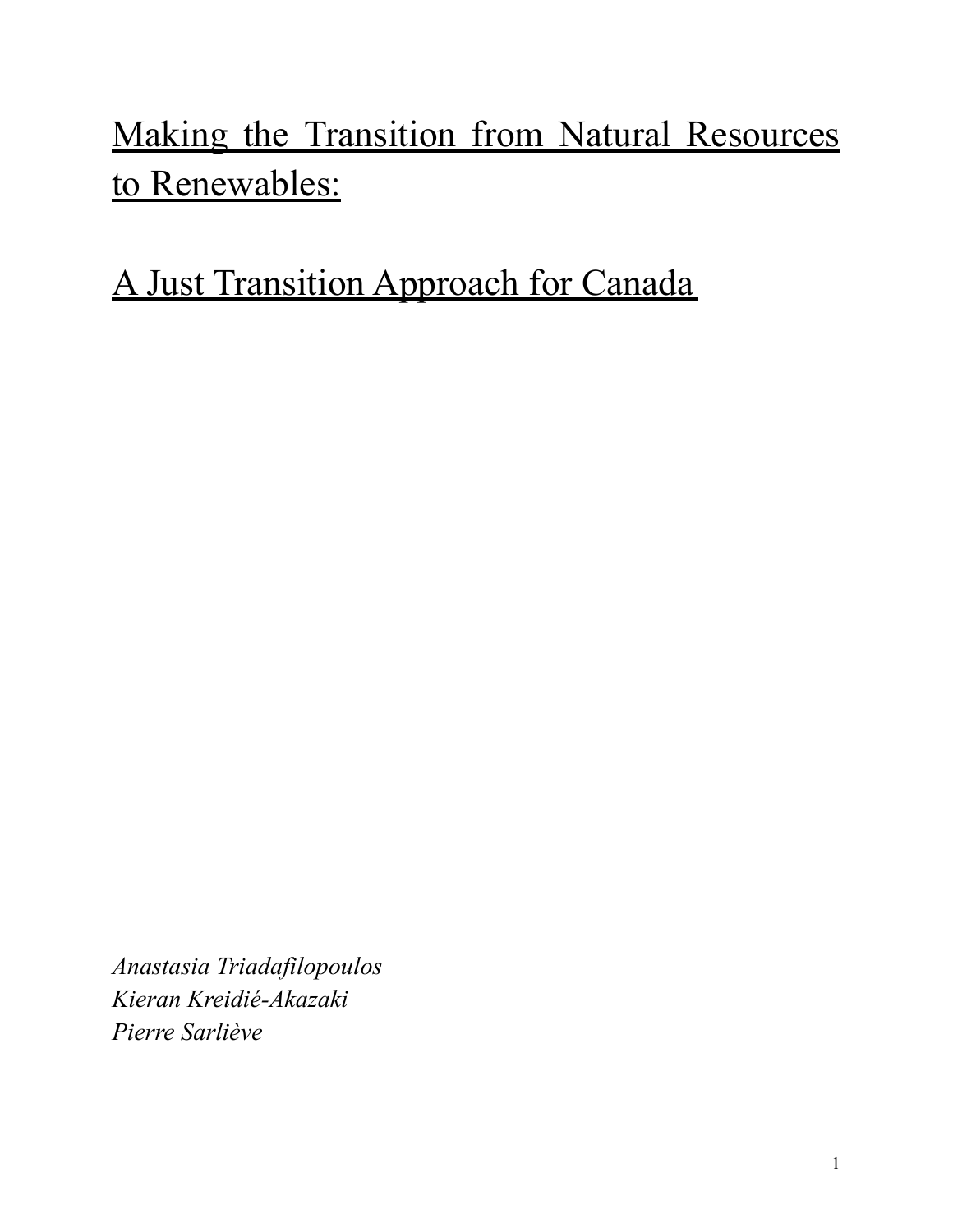#### INTRODUCTION

In the 1970s, labour rights activists began calling for "just transition" policies in sunset industries to lessen the impact of economic transformation on workers. In recent years, this concept has resurfaced in the context of efforts to decarbonize major advanced economies and their effects on workers, particularly low-income and vulnerable workers. The International Labour Organization (ILO) defines just transition as a process of "greening the economy in a way that is as fair and inclusive as possible to everyone concerned, creating decent work opportunities and leaving no one behind" (International Labour Organization, 2015).

To be successful, just transition strategies must acknowledge the unique economic, social and environmental circumstances of individual countries. This report focuses on three aspects of Canada's social, economic and environmental landscape that exemplify opportunities to make just transition a reality. Section 1 argues that a Canadian just transition must correct historic trends of making decisions about Indigenous lands without the consent of Indigenous peoples. Frameworks for Indigenous-led resource management strategies in New Zealand offer a potential exemplar for reforms in Canada. Section 2 argues that Canada's just transition must incorporate marginalized and often forgotten members of society, including homeless and low income individuals. It presents two innovative case studies which target these communities and aim to incorporate them into the green economy. Section 3 argues that the Canadian technology and resource landscape makes it prime for investing in small modular nuclear reactors to help the provinces transition more easily away from fossil fuel energy sources.

The contents of this report cover a wide range of issues and potential policy issues. This heterogeneity reflects the society-wide changes required as part of a transition from an economy based on resource exploitation to renewable systems.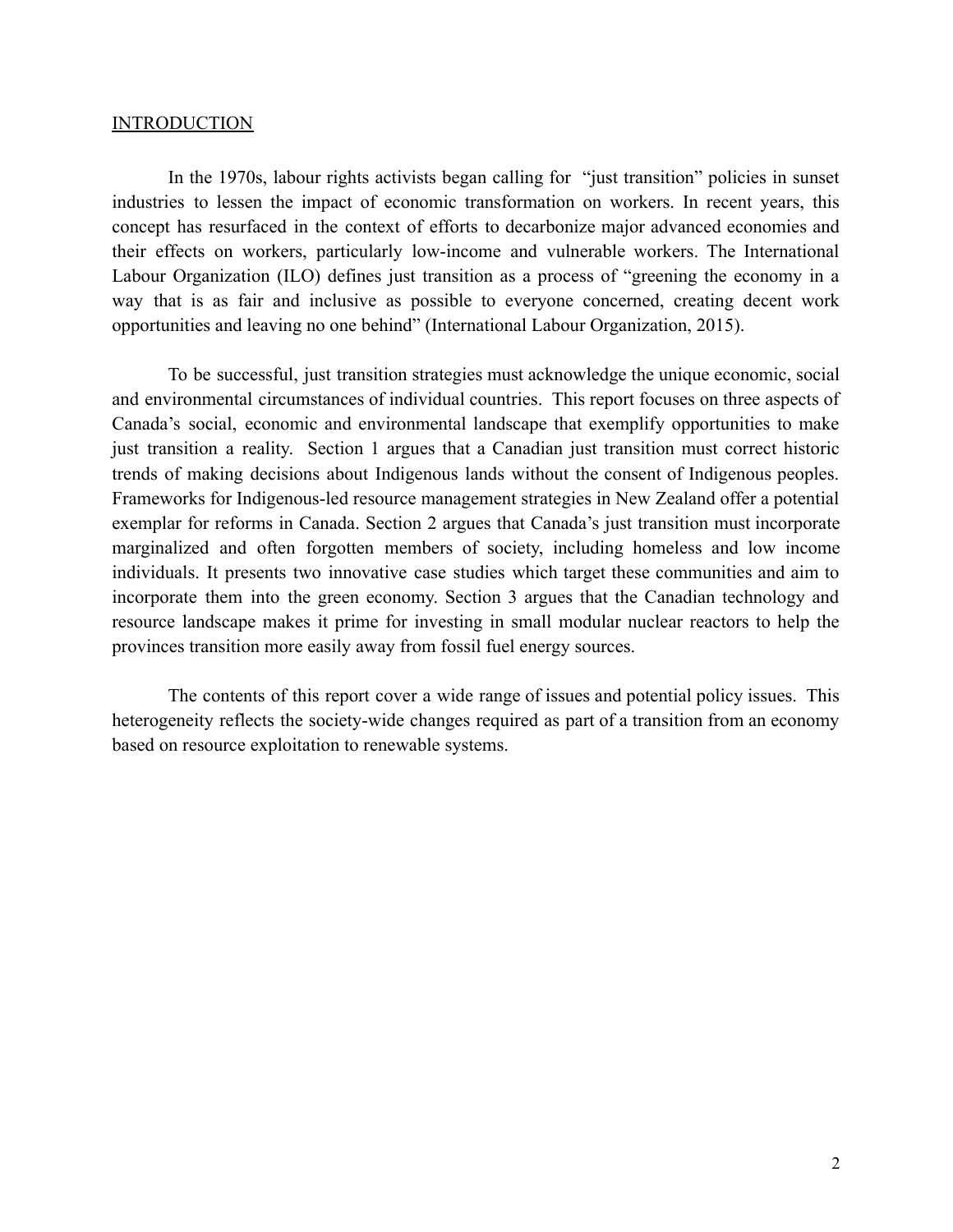## SECTION 1 – INDIGENOUS DIMENSIONS OF JUST TRANSITION

#### A: Introduction

Although Indigenous peoples were not the first to coin the term "just transition", many Indigenous organizations in North America have adopted it in recent years. The Indigenous Environmental Network (IEN) describes just transition as "a framework, a set of principles, to shift from 'stopping the bad to building the new'" (Indigenous Environmental Network, 2019). The IEN and others contend that any Canadian approach to just transition must consider the relationship between settler society, Indigenous nations and the land they have both come to inhabit. Just as states must pursue a transition from resource exploitation to sustainable development, settler-colonial societies must also treat Indigenous communities with greater respect and provide redress for historic wrongdoing. In a country such as Canada, a just transition must encompass economic, environmental and Indigenous justice.

Section 1B of this report examines the threats climate change poses to Indigenous communities in Canada and the challenges that have restricted Indigenous Canadians' voice in influencing climate policy. Section 1C then juxtaposes these challenges with policies in New Zealand (Aotearoa), a jurisdiction with many institutional and social parallels to Canada.

#### B: Indigenous Canadians and Climate Policy

The current climate crisis is the latest form of environmental destruction to afflict Indigenous communities in the last four centuries. European settlers cleared forests, converted prairies into farmland, drove species to extinction and introduced new invasive species (Belshaw, 2018). Throughout this process, settlers transformed millions of square kilometers of Indigenous land beyond recognition, wreaking havoc on Indigenous ways of living (Belshaw, 2018).

Climate change poses a similar threat to Indigenous communities. In a survey of flood risk across all Canadian census subdivisions (CSDs), Chakraborty et al. (2021) found that 40 out of 41 CSDs at high flood risk were congruent with Indigenous reserves, and 81% of Indigenous reserve lands were subject to major flood exposure. A Human Rights Watch report further demonstrated that climate change has increased food insecurity for Indigenous communities in Canada, particularly First Nations people living on reserves (Rall and LaFortune, 2019). Environmental changes have devastated local flora and fauna, disrupting traditional hunting practices, while flooding and the declining viability of winter roads impede access to food in northern communities (Rall and LaFortune, 2019). Inequitable access to fire insurance on reserves increases the devastating effect of climate-driven forest fires (Teegee, 2020). Indigenous peoples have also been involved in conflicts over fossil fuel infrastructure in Canada, notably the Secwepemc, Squamish and Tseil-Waututh First Nations' battles against the Kinder Morgan oil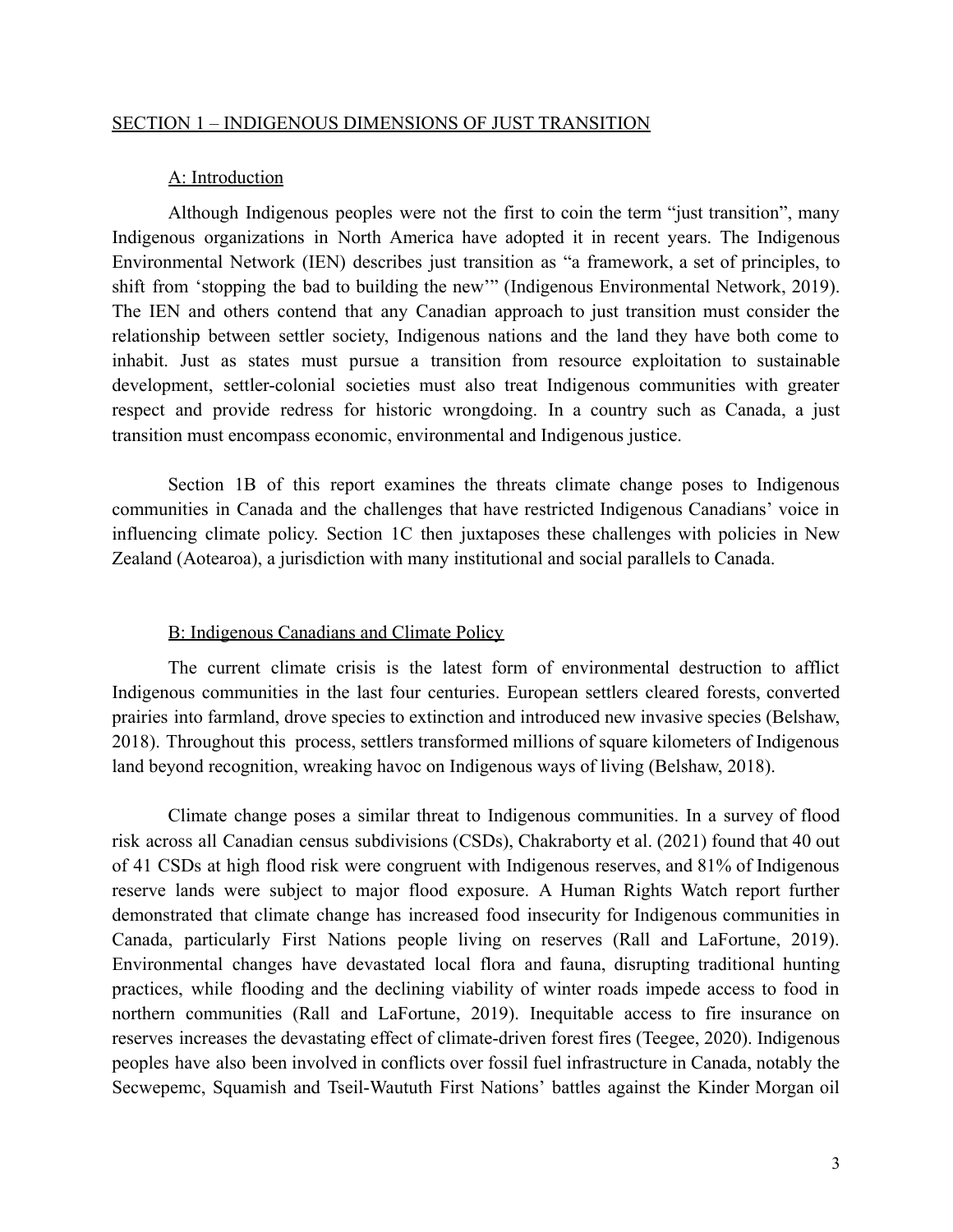pipeline in 2012–2014 and the Wet'suwet'en chiefs' objection to the Coastal GasLink LNG pipeline in 2020.

Since the *R. v. Sparrow* decision in 1990, Canadian governments have a legally mandated duty to consult Indigenous peoples before approving projects affecting their lands (Pelletier and Paul, 2016). It has long been established that the consultation process must allow sufficient time for Indigenous Canadians to voice their concerns and for project proponents to address those concerns (Pelletier and Paul, 2016). Critics argue that this standard falls short of Canada's obligations in a nation-to-nation relationship with Indigenous people (Indigenous Environmental Network, 2019). A duty to consult does not prevent projects from going ahead without the support of the Indigenous communities on whose lands they will be built (Indigenous Environmental Network, 2019). However, the implementation of this practice varies widely as there is no accepted legal threshold for what constitutes "affecting" Indigenous lands, sufficient consultation or whether land title requires the state to gain the consent of affected Indigenous nations (Pelletier and Paul, 2016). The United Nations Declaration of the Rights of Indigenous Peoples (UNDRIP) proposes a higher standard: states must "obtain [the] *free and informed consent* [of Indigenous communities] prior to the approval of any project affecting their lands or territories and other resources" (UN Department of Economic and Social Affairs, 2017). This standard, known as "Free, Prior and Informed Consent" (FPIC), has not been fully integrated into Canadian law.

## C: Lessons from Aotearoa–New Zealand

Similar to Canada, New Zealand (Aotearoa in Māori) is a former British colony with a Westminster-based constitution and a long history of settler-Indigenous disputes. Since the 1970s, New Zealand has remodeled its approach to a variety of policy fields in accordance with the 1840 Treaty of Waitangi, an agreement between representatives of the British Crown and the Indigenous Māori people. Subsequently, Māori have gained greater latitude for self-government and the management of their own lands. This has had a noticeable impact on environmental policy in New Zealand, exemplified by two signature pieces of legislation: the *Resource Management Act* (RMA) of 1991 and the *Climate Change Response (Zero Carbon) Amendment Act* (CCRAA) of 2019.

The first of these *Acts*, the RMA, laid the legal foundation for consultation with Māori communities for all land use decisions (Carter, 2019). Section 6 requires "all persons exercising functions and powers under" the RMA to "recognise and provide for...the relationship of Maori and their culture and traditions with their ancestral lands, water, sites, waahi tapu [holy places], and other taonga [sites]", which it frames as "[a matter] of national importance" (*Resource Management Act*, 1991). The subsequent sections compel governments in New Zealand to uphold the principle of *kaitiakitanga* (stewardship) and the terms of the Treaty of Waitangi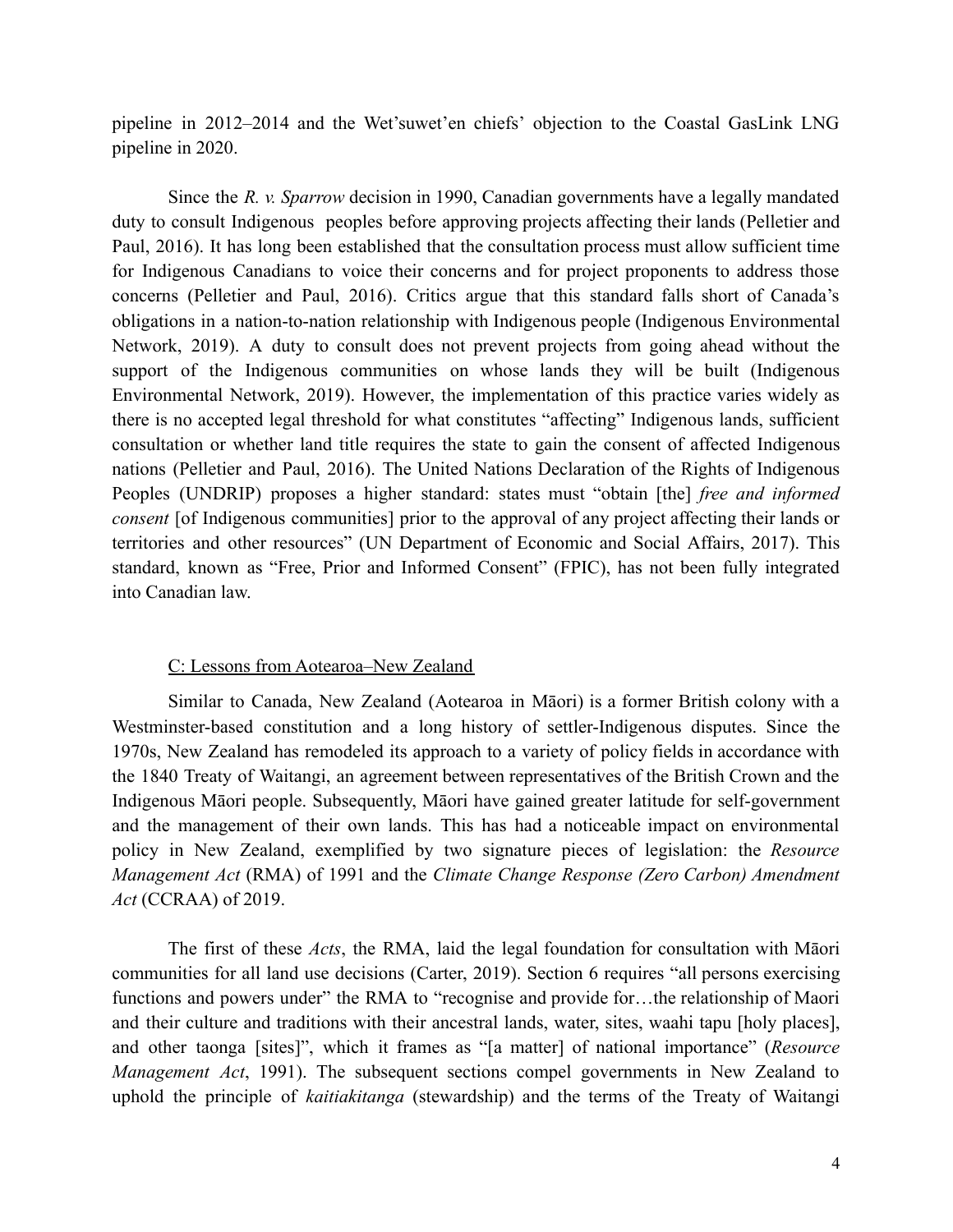(Carter, 2019). Following the enactment of the RMA, local governments in New Zealand were found to engage more often and more readily with Māori governing institutions, or *iwi* (Carter, 2019). In addition, Section 35 requires local governments to maintain "planning documents that are recognised by each *iwi* authority" (*Resource Management Act*, 1991). This stipulation gave rise to the system of *Iwi* Management Plans (IMPs), which allow *iwi* to provide a holistic view of environmental practices in their traditional territory (Carter, 2019). While this does not necessarily provide Māori communities with the absolute final say on all environmental policy decisions in New Zealand, it has helped to ensure a prominent role for *iwi* in agenda setting and policy formulation (Carter, 2019).

The 2019 CCRAA further enshrines a central role for Māori people in the formulation of New Zealand's climate policies. Similar to the *Canadian Net-Zero Emissions Accountability Act, 2019* in Canada, the CCRAA requires New Zealand's Minister for the Environment to formulate an emissions reductions plan and release progress reports (*Climate Change Response (Zero Carbon) Amendment Act*, 2019). Section 5 of the *Act* sets out a number of conditions that this strategy must follow, among them "the impacts that reducing emissions and increasing removals will have on…*iwi* and Māori" and a requirement to provide any necessary "funding for any mitigation action" (*Climate Change Response (Zero Carbon) Amendment Act*, 2019). Additionally, it requires the Minister to "take into account the…economic, social, health, ecological and cultural effects of climate change" on Māori communities (*Climate Change Response (Zero Carbon) Amendment Act*, 2019). The importance of these provisions is twofold: not only will they oblige the Government of New Zealand to pay attention to Māori concerns as regards climate change itself, but they must formulate solutions that do not themselves exacerbate challenges for Māori. These stipulations could avert some of the conflicts that have taken place at the intersection of climate justice and Indigenous reconciliation in Canada. For instance, in the disagreement over the Coastal GasLink project, members of the Wet'suwet'en Band Council endorsed the pipeline, citing economic opportunities for their Nation, whereas hereditary chiefs led the efforts to resist the project (Cousins, 2020). In another example, fossil fuel infrastructure is not the only form of energy whose generation has affected Indigenous peoples in Canada: Indigenous lands across Canada have faced adverse impacts from hydroelectric dams, which, despite reducing greenhouse gas (GHG) emissions, have nonetheless disrupted fragile ecosystems (Indigenous Environmental Network, 2019). Legislating a greater voice for Indigenous communities in climate policy decision-making, as the CCRAA does for New Zealand, could reduce the likelihood that Indigenous peoples would be similarly disempowered in similar situations in the future.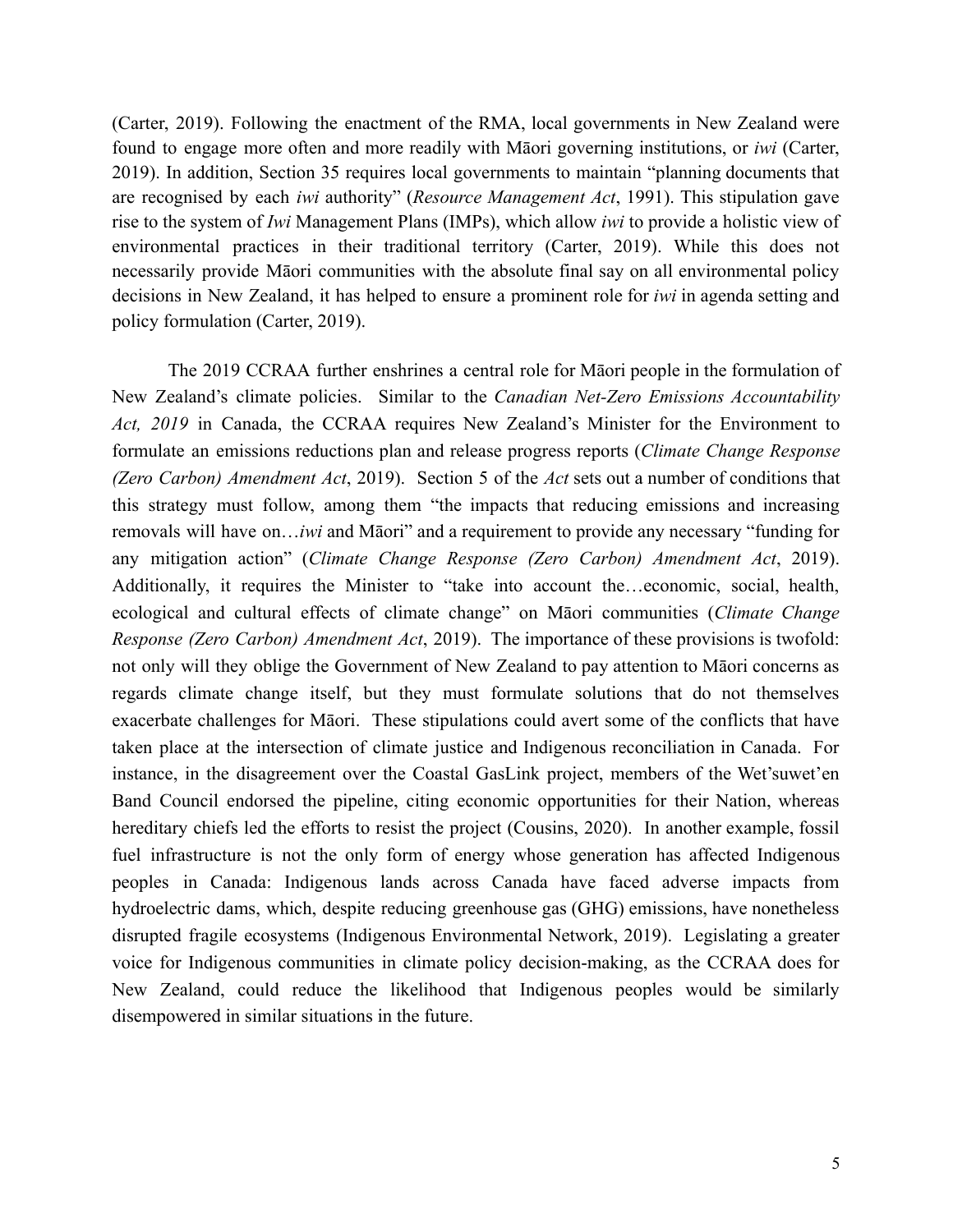# SECTION 2 – INCLUDING HOMELESS AND LOW-INCOME COMMUNITIES IN JUST **TRANSITION**

## Key Facts

- In 2021, more than 235,000 Canadians experienced homelessness.
- In a given year, 35,000 to 40,000 youth experience homelessness in Canada.
- Extreme weather events disproportionately affect homeless individuals.
- The Government of Canada has promised just transition to be inclusive by design and create opportunities for all communities.

## A: Introduction

Canada's just transition plans aim to create an equitable and prosperous future in which no worker or community is left behind (Government of Canada, 2022). It is therefore necessary that Canada considers innovative programs that incorporate marginalized communities, such as homeless people and disadvantaged youth, into the green economy.

Climate change disproportionately affects low-income and marginalized members of society. Extreme weather, accelerated by climate change, negatively impacts the health and wellbeing of homeless individuals who spend large amounts of time outside and lack adequate shelter (Homeless Hub, 2022). Canada should focus on providing homeless individuals with shelter and skills needed to operate within a green economy. Section 2.B. of this report outlines two innovative programs Canada can consider replicating to incorporate homeless and low-income youth into a just transition.

# B: The Clean City Coalition - San Francisco

The Clean City Coalition is a non-profit organization established in 1991 that provides transitional employment for homeless and low-income individuals through community improvement in San Francisco. Participants are trained and employed in neighborhood greening projects, landscaping, event recycling and graffiti removal. They are paid an hourly wage and are employed for up to four months while they attempt to re-enter the workforce. Employment and training is meant to prepare underprivileged individuals for a transition into a green economy. Participants are referred through San Francisco human services agencies, shelter case managers, drug and alcohol treatment programs, and the criminal justice system.

The program's three goals are: job retention, employment readiness and measuring success. The Clean City Coalition provides ongoing access to program services and network opportunities. Participants attend training appointments with employment councilors, participate in job search sessions, computer training programs, and weekly employment workshops. The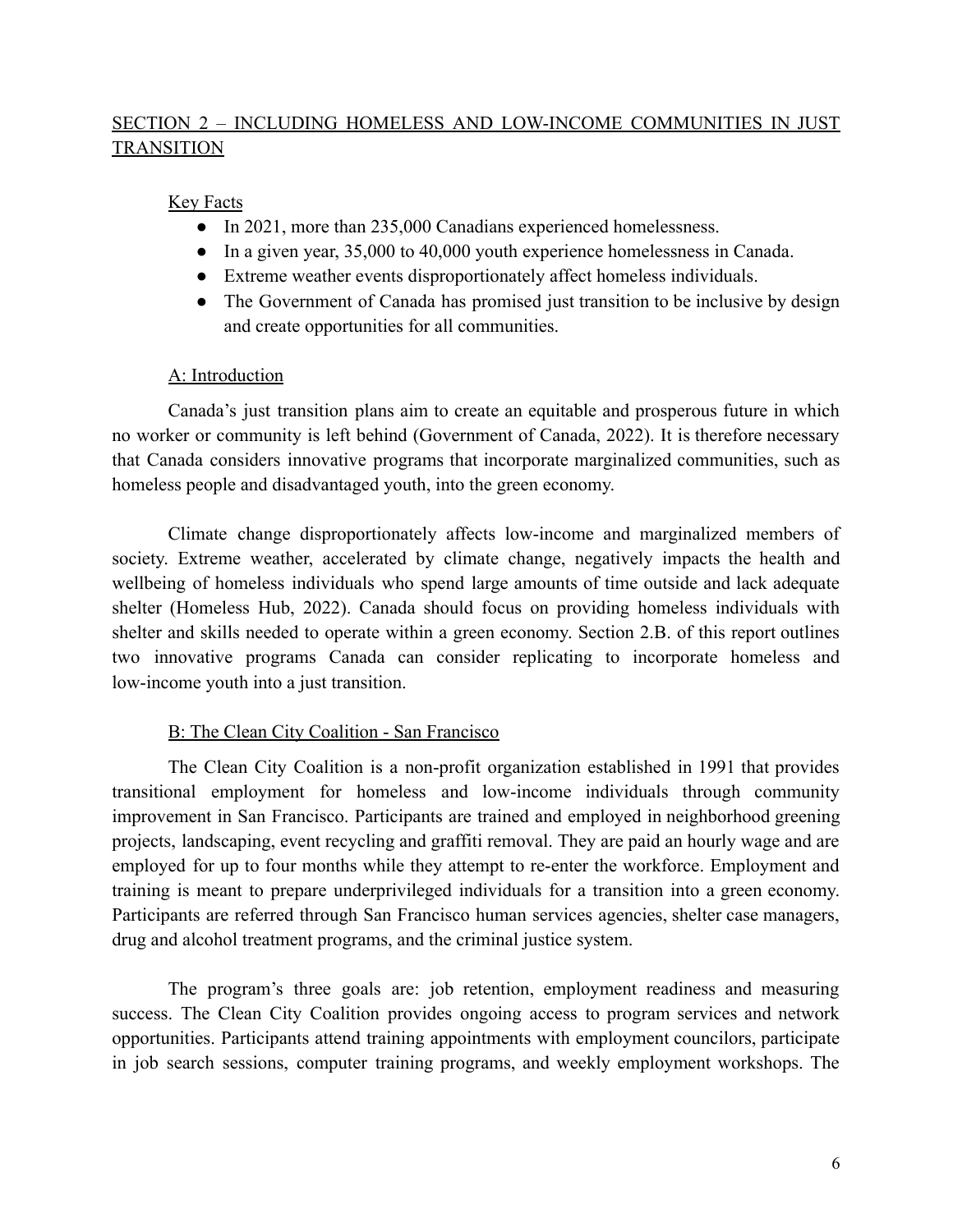program has served over a thousand participants and successfully placed over 90% of graduates into employment, 70% of which have retained employment for more than a year.

The Clean City Coalition has successfully swept over 2.5 million pounds of litter, removed over 20,000 graffiti tags and created over 1,200 transitional jobs. Projects include (but are not limited to) large item recycling, composting, hazardous waste collection, special event cleanup, urban gardening, and landscaping.

During the Great Depression, President Franklin D. Roosevelt used environmental conservation as a way to employ large numbers of Americans as well as repair the country's abused natural resources. The Civilian Conservation Corporation employed around three million young men between 1933 and 1943 and provided an opportunity for many Americans to appreciate the effects of environmental degradation (Montrie, 2011). The Clean City Coalition similarly aims to create a place for unemployed, underprivileged individuals in the economy while simultaneously addressing environmental issues.

Canada's mission to achieve just transition emphasizes people-centered transition principles. The *People-Centred Just Transition Discussion Paper,* notes that "just transition must be inclusive by design, addressing barriers and creating opportunities for groups including gender, persons with disabilities, Indigenous Peoples, Black and other racialized individuals, LGBTQ2S+ and other marginalized people" (Government of Canada, 2021). In 2021, more than 235,000 Canadians experienced homelessness (Statistics Canada, 2021). On any given day, 8,500 people in Toronto (HomeFirst, 2018), 3,149 people in Montreal (Homeless Hub, 2018) and 2,095 people in Vancouver (City of Vancouver, 2020) experience homelessness. The Clean City Coalition provides a framework for major Canadian cities to address problems of homelessness and just transition simultaneously. Canada's mission to achieve just transition must include efforts to integrate homeless and low-income Canadians into the green economy.

## C: Train for Trades - St. John's

Train for Trades (T4T) is a non-profit organization that trains and employs homeless youth on building retrofits in St. John's, Newfoundland and Labrador. Retrofit programs include demolishing existing drywall, mold remediation, improving insulation, and rebuilding buildings. T4T conducts around 60 energy retrofits per year for social housing belonging to the Newfoundland and Labrador Housing Corporation. The program aims to prepare youth for careers in the trades, apprenticeships, or post-secondary education. The program follows a three-tier system: Tier one focuses on retrofitting basements to become more energy efficient. Tier two focuses on building modernization and improvement and involves more detailed interior and exterior refurbishment. Tier three provides individuals with the opportunity to work independently with contracting supervision from the site manager.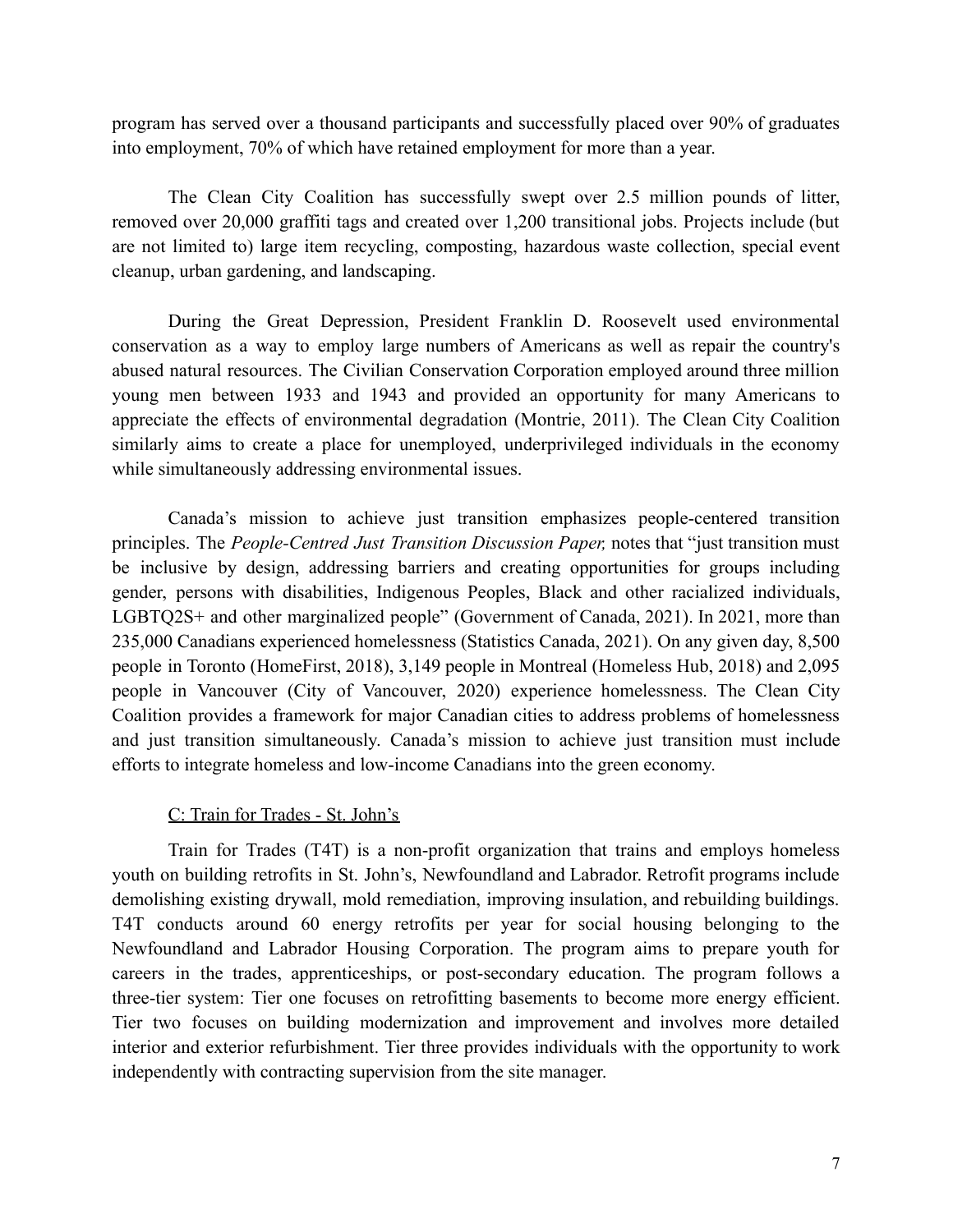Participants between the ages of 19 and 25 years work from 9am to 4pm each day and are paid above minimum wage. The program is geared toward disadvantaged youth who may not have a high school education, suffer from addiction or mental health problems or have been involved in the criminal justice system. Participants also have access to a GED tutor to help them achieve their high school equivalency while participating in the program.

T4T also aims to combat issues of energy poverty in St. John's. Energy poverty refers to individuals who are unable to afford energy or fuel prices necessary to heat and cool their homes. According to the Canadian Poverty Institute, "any household spending more than 10% of their income on energy or fuel is living in energy poverty" (Homeless Hub, 2022). In 2015, an estimated 8% of Canadian households experienced energy poverty (Statistics Canada, 2021). Most tenants living in Newfoundland and Labrador's social housing pay for energy costs through heating subsidies (Homeless Hub, 2015). When retrofit projects make buildings more energy efficient, individuals are able to gain much more out of their heating subsidies and housing becomes more affordable. One participant in the program stated,

"Back when I used to work in the basements as a support worker [a tenant] told me that her mom had hers done by us a year before I got hired and she was saving \$800 a year. She was an elderly lady with not much income and that \$800 went a long, long way" (Homeless Hub, 2015).

Buildings account for 18% of greenhouse gas (GHG) emissions in Canada, making retrofits a crucial step in the fight against climate change (Government of Canada, 2022). While Canada does not have a national retrofit strategy, various provinces and cities have made it a top priority. For example, in 2021, the City of Toronto released a Net Zero Existing Buildings Strategy, which aims to reduce GHG emissions from existing buildings by 2050 or sooner. T4T offers one innovative solution cities, provinces and the federal government can invest in and replicate to address issues of youth poverty, energy poverty and building emissions.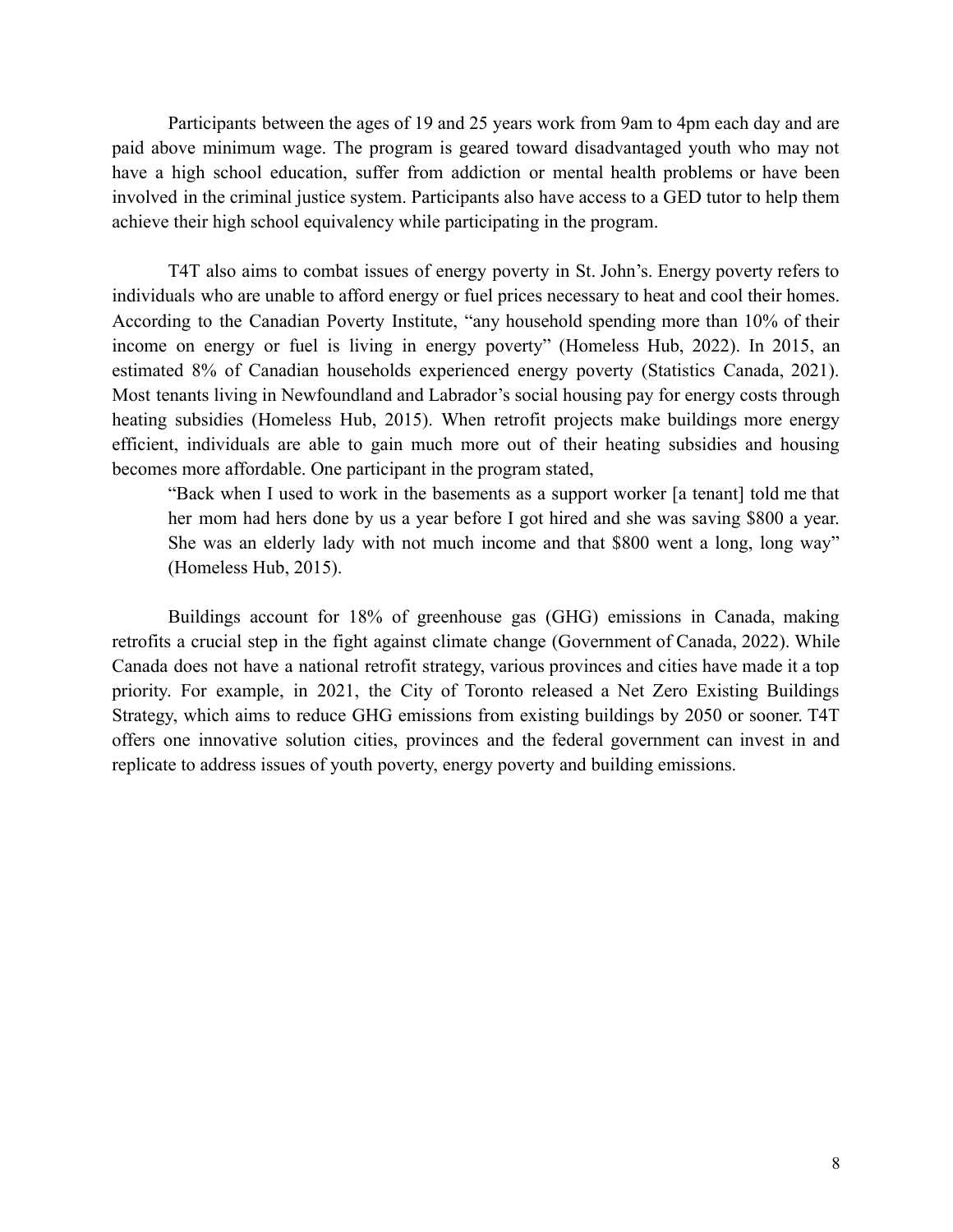## SECTION 3 - DEVELOPING A SAFE AND RELIABLE NUCLEAR ENERGY STRATEGY

## Key Facts

- Canada is the second largest producer and fourth largest exporter of uranium in the world, with 13% of global production in 2019.
- Nuclear power generation accounted for approximately 15% of Canada's electricity in 2018. Nuclear power generation does not emit greenhouse gasses.
- In 2019, 75% of Canada's uranium production was exported for use in nuclear power throughout the world.
- Canada has developed a unique nuclear reactor technology, CANDU; there are 18 CANDU reactors in Ontario, one in New Brunswick and 10 built outside of Canada.

Nuclear energy technology is a hallmark of the world's leading industrial nations. The Federal Government's support has enabled Canada to develop a successful nuclear program based on the heavy water natural uranium reactor system (known as CANDU). However, CANDU reactors have not yet been developed at scale to produce most of the country's electricity (Natural Resources Canada, 2016).

Canada's nuclear industry is highly monitored and regulated. The Canadian Nuclear Safety Commission (CNSC) is Canada's independent nuclear regulator. CNSC's mandate is to: regulate the use of nuclear energy and materials to protect health, safety, and the environment; implement Canada's international commitments on the peaceful use of nuclear energy; and disseminate objective scientific, technical and regulatory information to the public.

Canada's provinces and territories also have a role in the regulation of nuclear energy generation. Provincial and territorial governments are responsible for electricity policy and legislation and, through public utility boards and commissions, for regulating electricity generation facilities, including some aspects of nuclear facilities (Canadian Nuclear Association, 2017).

As such, developing a national nuclear strategy would require a federal framework and funding platform, but also the engagement of all provinces in a common effort to replace polluting energy sources with net zero technology such as nuclear power.

# B: Nuclear Energy in Ontario

Ontario has approximately 13 500 megawatts (MW) of installed nuclear capacity. Ontario relies on nuclear generation for baseload power generation. Nuclear power is the largest source of power generation in the province, accounting for an estimated 58% of total electricity produced in Ontario in 2017. From 2005 to 2017, nuclear generation increased from 78 terawatts (TW) per hour to 90 TW/h due to refurbishments and improvements at existing nuclear facilities.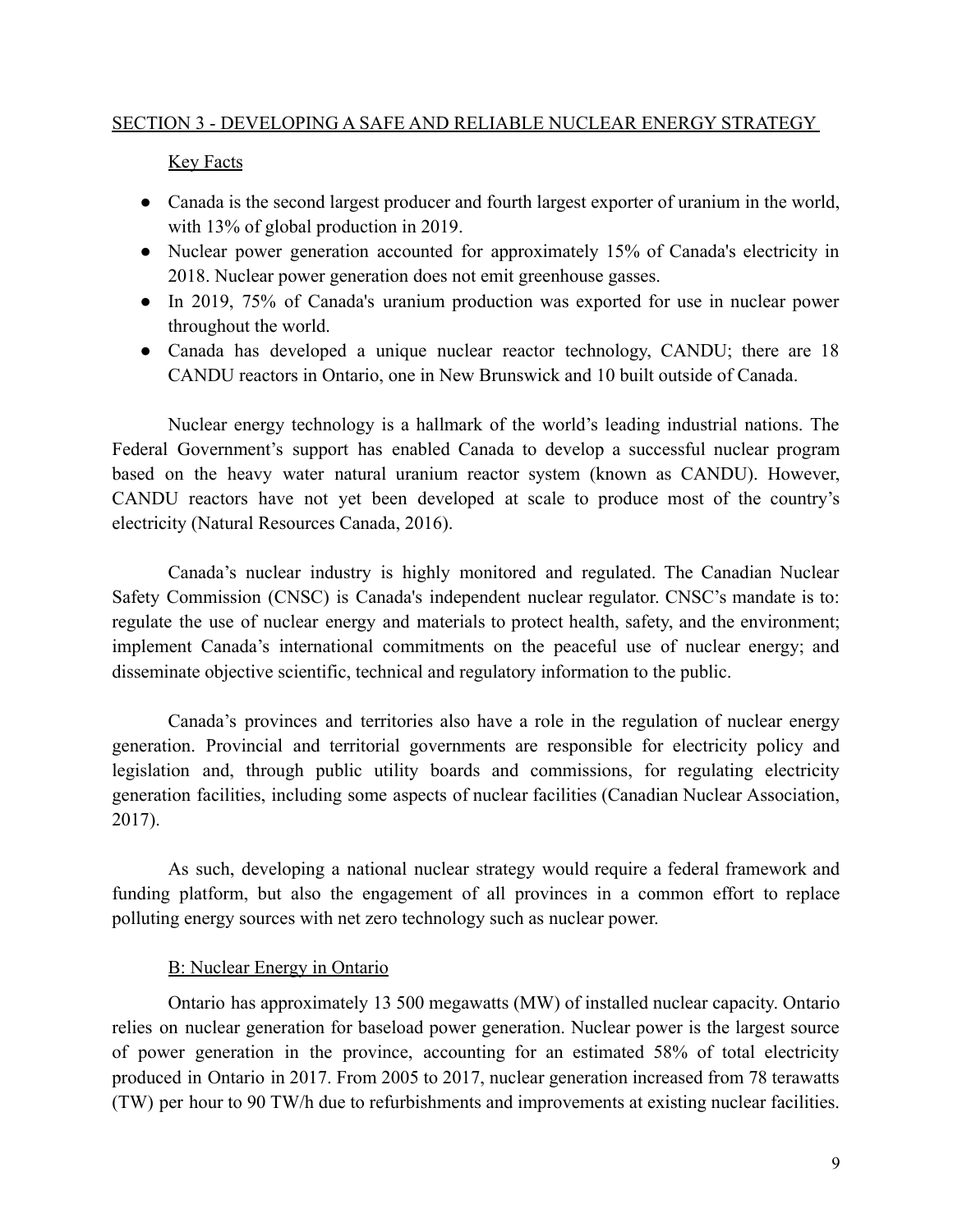In 2014, the province successfully phased out the use of coal, which generated 19% of electricity in 2005. Coal, which contributed to baseload generation, has largely been replaced by nuclear and a combination of natural gas and non-hydro renewables (Canadian Nuclear Association, 2017).

However, Ontario currently has no plans to add additional nuclear capacity to the energy mix. In 2013, the province deferred the construction of two new nuclear generating units planned for Darlington, due to low electricity demand growth in the province. Ontario released its Long Term Energy Plan in October 2017. In it, the Government of Ontario recommitted to moving forward with the refurbishment plans for Bruce and Darlington and the shutdown of Pickering (Ontario Government Newsroom, 2021).

## C: An Ambitious Nuclear Energy Policy: the Case of France

In October 2021, French President Emmanuel Macron announced a shift to small modular nuclear reactors as he unveiled his  $\epsilon$ 30 billion, five-year strategy to bolster France's high-tech sectors, building on the country's history as a pioneer of nuclear energy (Seibt, 2021). Macron announced that the "number one priority" for his industrial strategy was for France to develop "innovative small-scale nuclear reactors" by 2030. Analysts hail the technology as highly promising.

This marked a change in France's approach to nuclear energy. The 1974 Messmer plan (named after then Prime Minister Pierre Messmer) poured colossal investment into nuclear power after the previous year's oil crisis – caused by the OPEC embargo – exposed the fragility of France's reliance on imported oil. The strategy allowed France to source more than 70 percent of its energy from nuclear power – the highest proportion in the world. Until now, this huge nuclear sector had been built around ever-larger reactors, which today pose significant problems. Indeed, most of the nuclear plants operating today were designed to last 25 to 40 years and with an average age of 35 years, a quarter of them are already supposed to be shut down, with many arriving at their expiry date this decade (Mallevre, 2007).

In Macron's new energy policy, France is looking at building newer generation reactors called Small Modular Reactors (SMRs). SMRs each generate less than 300 MW of energy; far less than most reactors currently in service, which tend to produce between 950 and 1300 MW, with some of them capable of as much as 1600 MW (OECD Nuclear Energy Agency, 2021).

The components of these smaller reactors are usually built in a factory assembly line and then transported for assembly on site, where they can be easily adapted to the plant's particular needs. This approach is expected to make it easier to build nuclear plants – especially after construction delays in Flamanville's third generation large reactors during the last decade demonstrated that putting in place a huge new reactor can be a tricky process (Seibt, 2021). The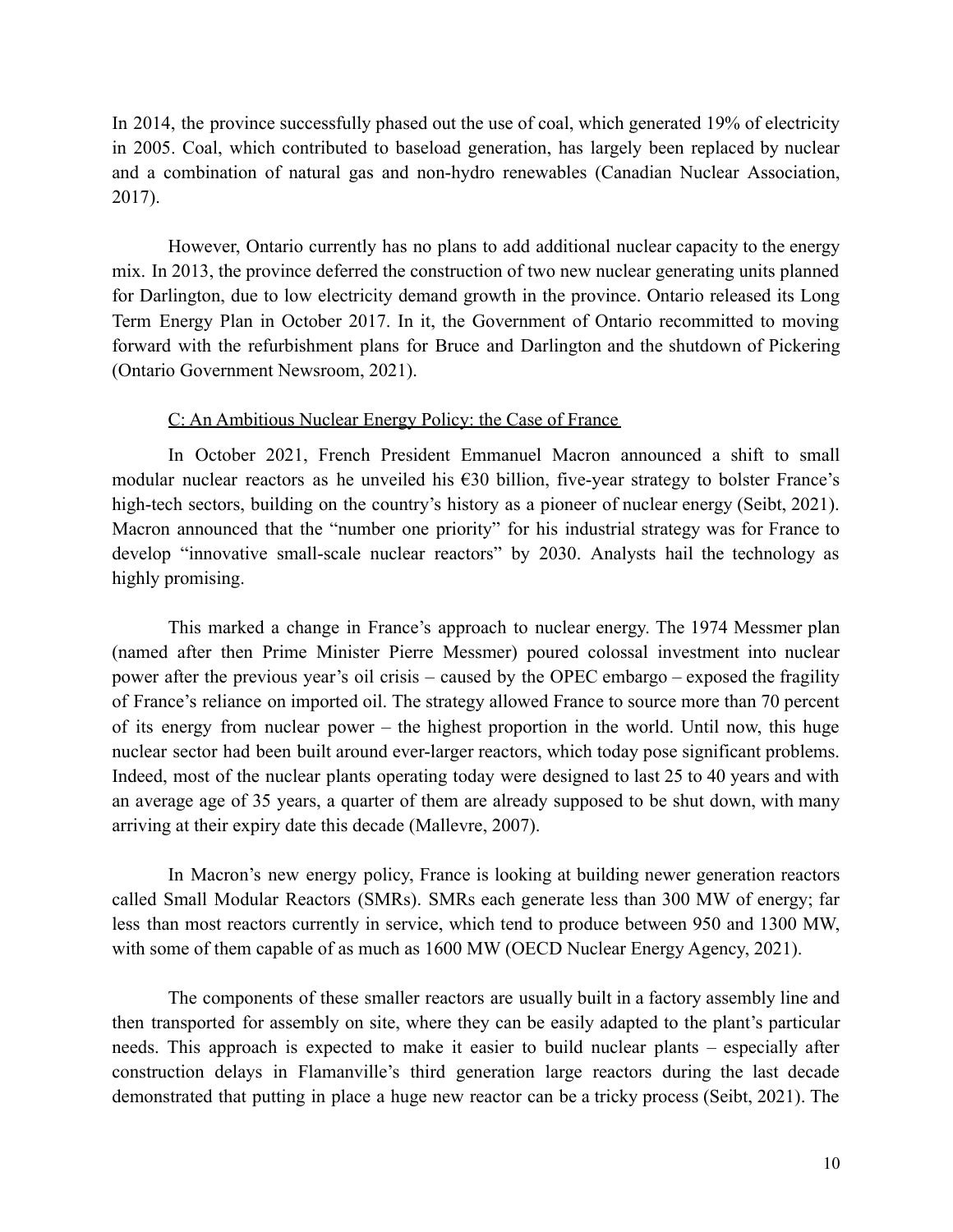commissioning of this reactor was initially scheduled for 2012, but should now only take place in 2023.

The move to smaller reactors allows for the creation of economies of scales faster than with larger ones. Reactors like the one at Flamanville are not only very expensive, but it takes a long and complex process to build them. Also, it is difficult for governments to find investors willing to wait over a decade before their returns start coming in (OECD Nuclear Energy Agency, 2021).

## D: Small Modular Reactor Technology

In theory, small reactors are likely to be safer than traditional large reactors. Japan's Fukushima accident in 2011 dented nuclear energy's reputation for safety – then the Taishan incident in China in July 2021 showed that technical problems can also assail the most modern reactors.

Small reactors "contain less nuclear material, which in theory gives them the potential to be safer", noted Karine Herviou, deputy director in charge of nuclear safety at France's Institute for Radiological Protection and Nuclear Safety (IRSN, 2021). This can "limit" the release of radioactive substances in the event of an accident – in addition to the safety measures that are already in place due to France's long history of strict nuclear energy regulations.

Furthermore, procedures tailored to small reactors can allow operators to "get rid of the residual power produced by the reactor after a shutdown", Herviou added. It was this residual power that caused the reactor cores to melt at Fukushima and during the Three Mile Island incident in the US in 1979.

# E: What about other renewable energy sources?

The share of renewable energies in the energy mix is at the heart of the reflections. Very few countries with nuclear power plants have given up on them, because they believe that green energies and nuclear power can complement each other. Indeed, nuclear power makes it possible to achieve climate objectives more quickly. It offers great flexibility and guarantees a good balance between supply and demand due to its centralization (Canadian Nuclear Association, 2017).

France, which is betting on complementarity, will therefore have to decide in the coming years what share to allocate to nuclear and renewable energies. The secret of a successful energy mix for Canada will lie in identifying the zone of optimal penetration rate, a zone beyond which energy expenditure drops considerably with the technologies available.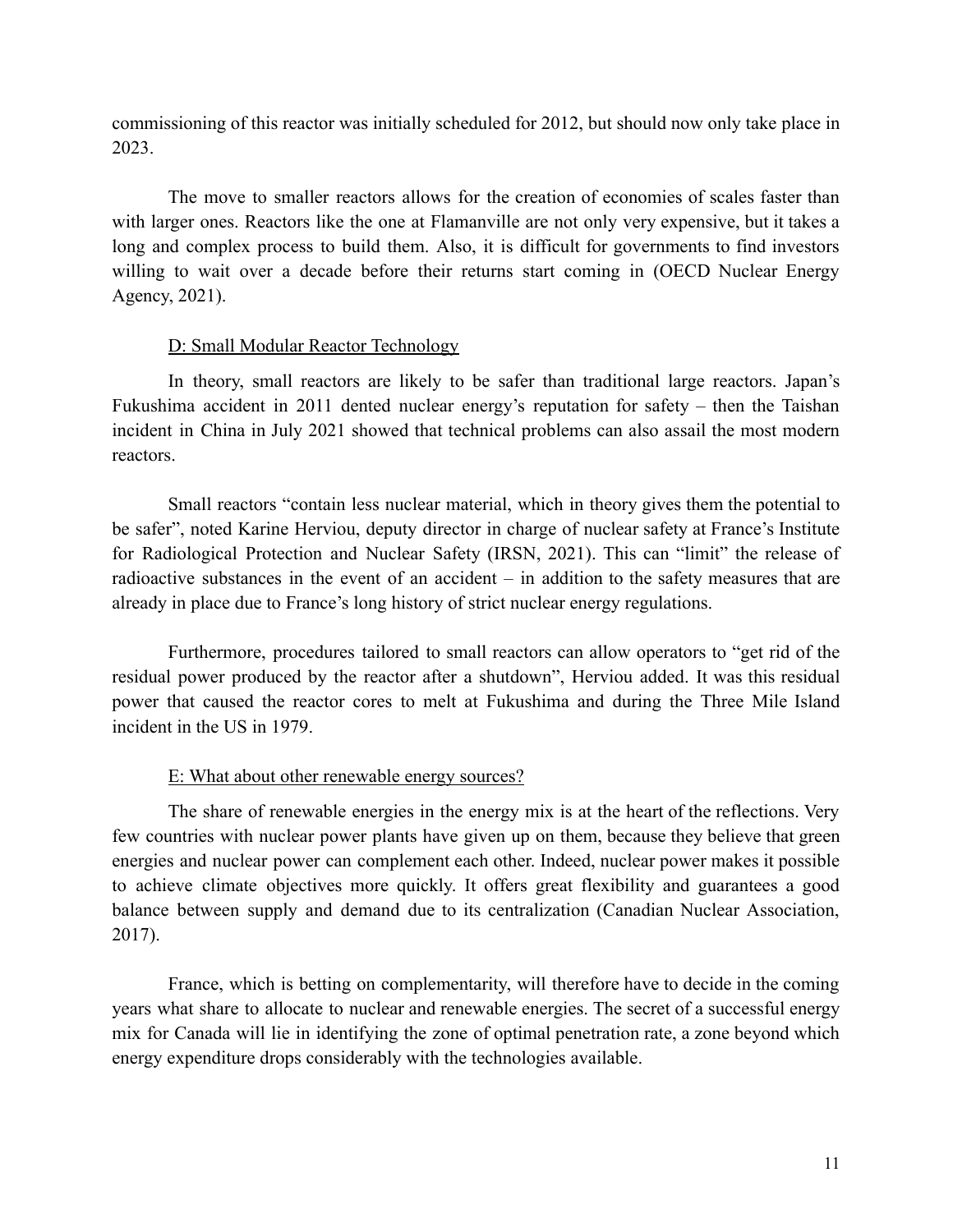#### F: Waste management

Although the volume of nuclear waste is relatively small, it is very dangerous. Radioactive waste requires special treatment adapted to its degree of radioactivity and its lifespan. Most waste comes from reactor cores. The level of radioactivity in high-level waste is maintained for billions, even tens of billions of years. This class of waste is very small in terms of volume (0.2%), but it represents 96% of the radioactivity (Lewandoswski, 2020).

Recyclable materials, plutonium and uranium, are recovered. Non-recyclable materials are calcined and the resulting black powder is placed in a molten glass paste, which is then poured into stainless steel drums. Currently, the waste is buried but there is no other alternative. Environmentalists call this burial a ticking time bomb, a real threat to the environment and future generations.

To manage the nearly 1150 tonnes of spent fuel it produces every year, France, like several other countries, decided early on to close its national nuclear fuel cycle by recycling or reprocessing spent fuel (Seibt, 2021). In doing so, the French nuclear industry can recover uranium and plutonium from the used fuel for reuse, thereby also reducing the volume of high-level waste.

The nuclear fuel recycling process involves converting spent plutonium, formed in nuclear power reactors as a by-product of burning uranium fuel, and uranium into a "mixed oxide" that can be reused in nuclear power plants to produce more electricity. Canada's low and intermediate-level radioactive waste is currently managed in interim storage.

In developing a nuclear energy strategy, the federal government should design a long-term strategy that utilizes nuclear fuel recycling as much as possible, to limit nuclear waste but also further the efficiency of its reactors. For the remaining nuclear waste, long-term storage solutions will need to be implemented to manage the risks associated with nuclear waste.

## G: Next Steps for Canada

Nuclear energy can become an important part of Canada's clean energy mix and can make a large contribution to addressing the climate change imperative. Advancing nuclear technology can also play an important role in addressing other policy priorities, including providing clean and reliable heat and energy to remote communities; creating jobs and economic growth by growing domestic and export business around nuclear technology; and strengthening Canada's global leadership, keeping Canadian experts authoritative and valued in international discussions on nuclear non-proliferation, safety, safeguards, and security.

That said, there is important work to be done by federal and provincial governments to put in place the policy, regulatory, social and technology foundations necessary to see the next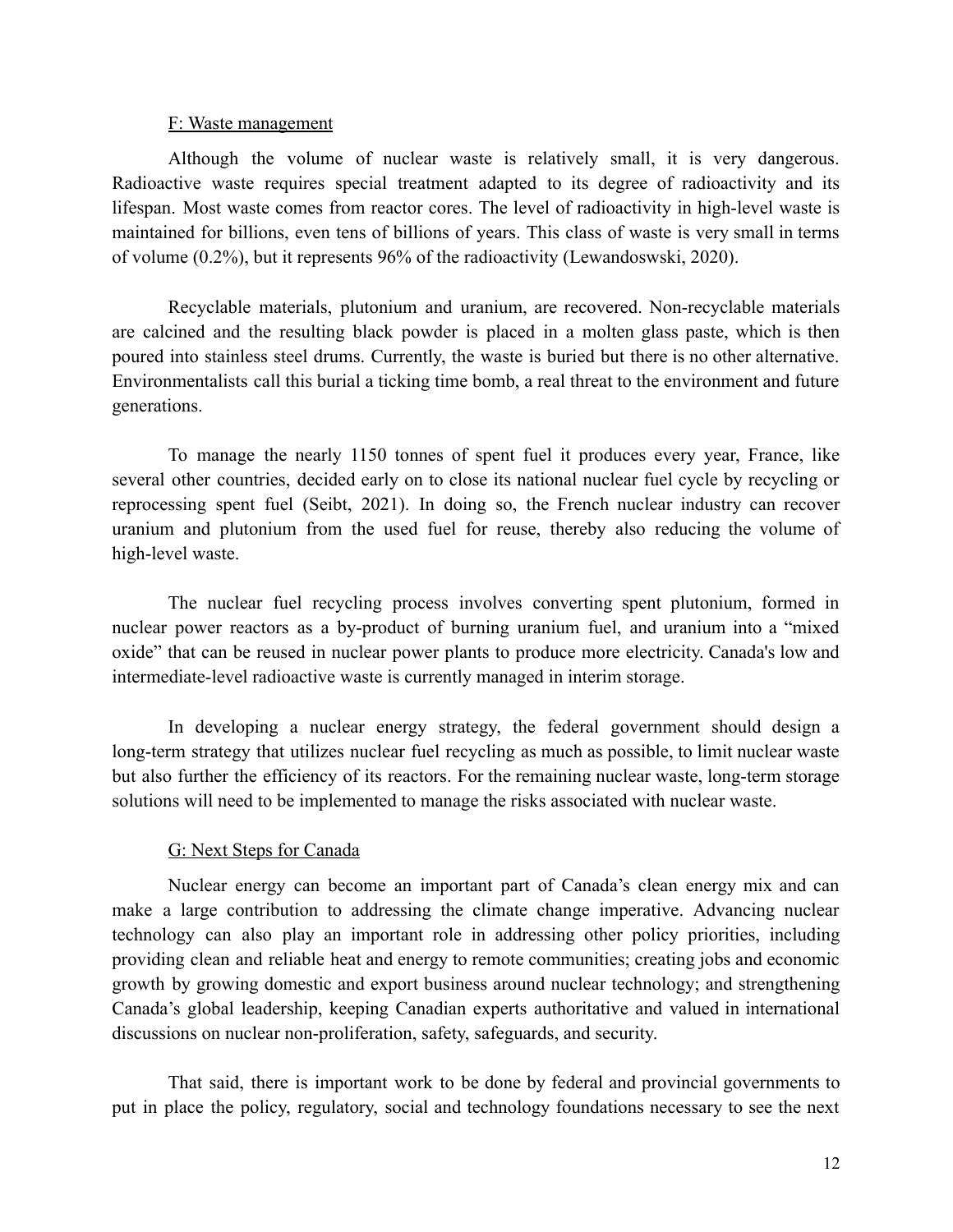generation of nuclear success for Canada. And, contrary to France's case, there is also the need to raise awareness about this mode of energy production in the Canadian population at large. New technologies need to be embraced or accepted by various Canadian communities of interest, and soon enough that they can help make the kind of difference on GHG emissions that our environmental commitments call for.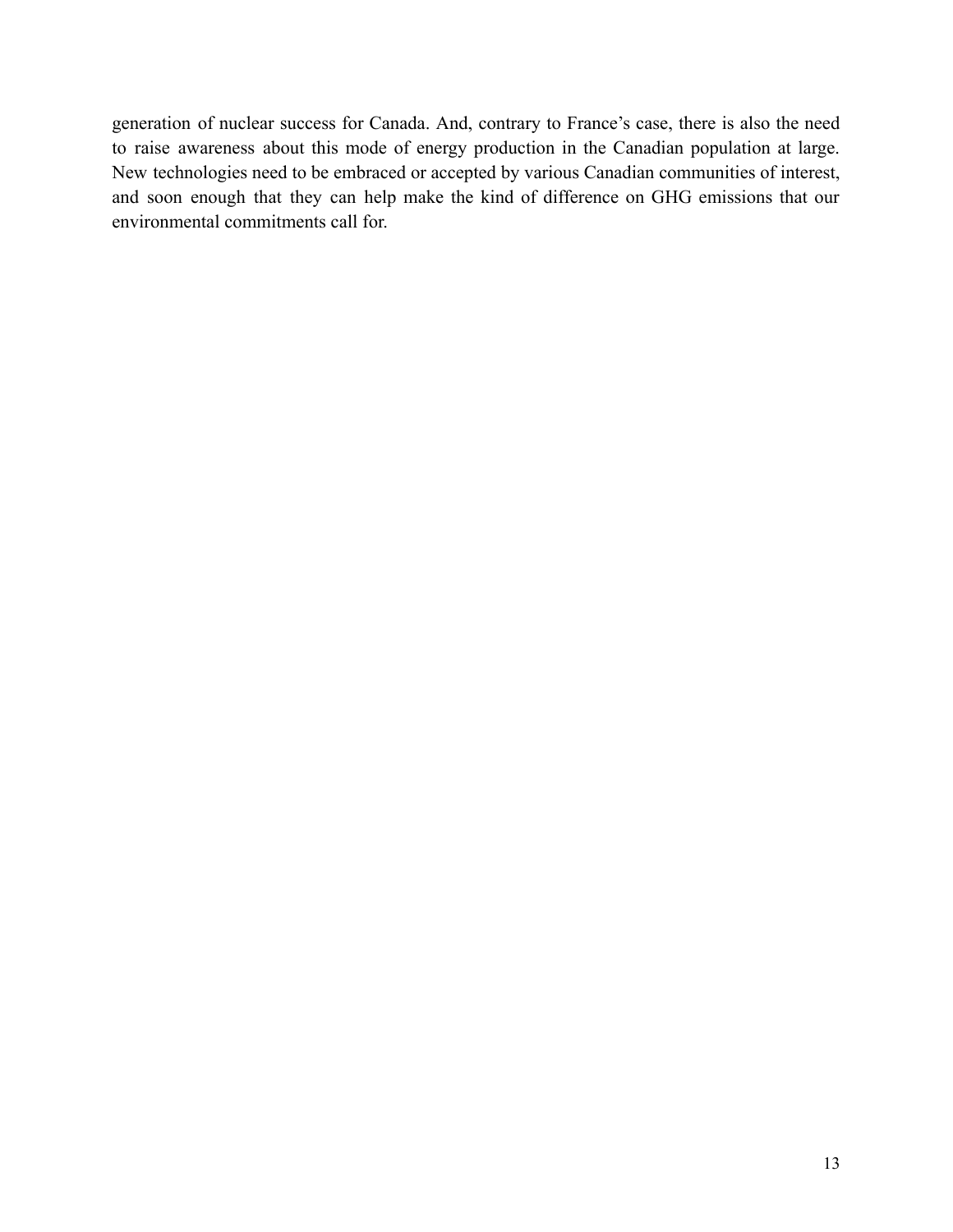#### **CONCLUSION**

By definition, just transition is a people-centred framework that aims to ensure the benefits of an economic transition reach its most integral stakeholders and the most vulnerable members of society. Our research demonstrates three key opportunities to build partnerships with these constituencies in a Canadian just transition strategy. It provides an opportunity to engage with historically marginalized groups, including Indigenous peoples and low-income communities, and ensure that the climate crisis does not exacerbate existing inequities in Canadian society. A people-centred approach is also necessary to win support for politically unpalatable solutions, such as the expansion of nuclear power generation for electricity, that have the potential to dramatically reduce Canada's reliance on fossil fuels but require policymakers to seek greater public trust.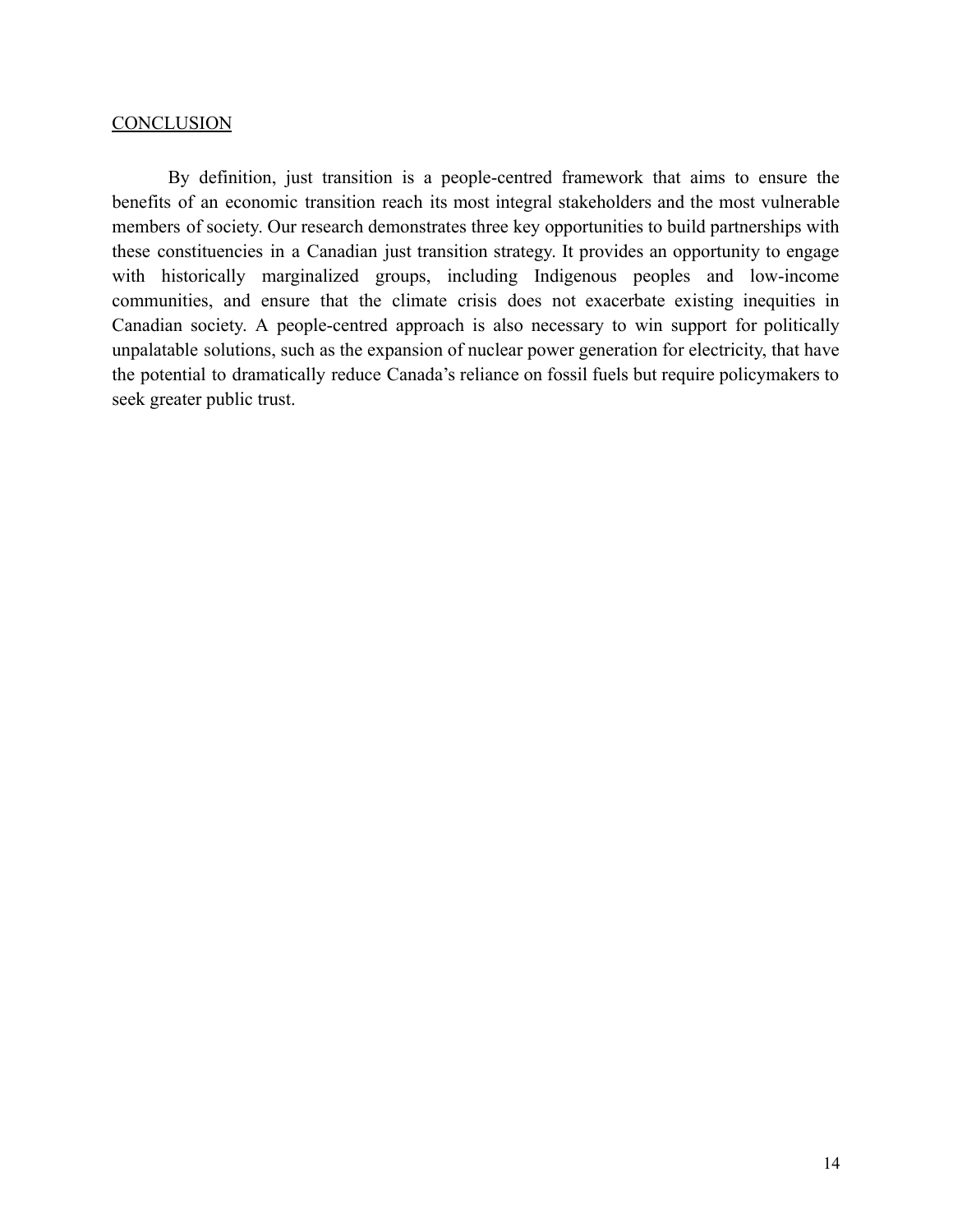## BIBLIOGRAPHY

Belshaw, J.D. (2018). Pressbooks. *Canadian History: Post-Confederation*. Retrieved from https://opentextbc.ca/postconfederation/chapter/11-2-environment-and-colonialism/.

Canada Energy Regulator. (2021, January 29). Market Snapshot: Fuel Poverty Across Canada.

Canadian Nuclear Association. *Vision 2050 - Canadian Nuclear Association*. (2017, October).

Carter, L. (2019). *Indigenous Pacific Approaches to Climate Change: Aotearoa/New Zealand.* Springer Nature: Cham, Switzerland. doi:10.1007/978-3-319-96439-3.

Chakraborty, L., Thistlethwaite, J., Minano, A., Henstra, D., and Scott, D. (2021). "Leveraging Hazard, Exposure and Social Vulnerability Data to Assess Flood Risk to Indigenous Communities in Canada". *International Journal of Disaster Risk Sciences, 12*: pp. 821–838. doi:10.1007/s13753-021-00383-1.

Chrysochoides, N. G. (2017). Review of Research Reactor Safety Documentation developed by the International Atomic Energy Agency. *Reactor Physics Calculations for Applications in Nuclear Technology*.

*Climate Change Response (Zero Carbon) Amendment Act.* (2019). Parliamentary Counsel Office of New Zealand. Retrieved from https://www.legislation.govt.nz/act/public/2019/0061/latest/LMS183848.html.

Cousins, B. (2020). "Wet'suwet'en: What's the difference between the elected band council and hereditary chiefs?". CTV News. Retrieved from https://www.ctvnews.ca/canada/wet-suwet-en-what-s-the-difference-between-the-elected-band-c ouncil-and-hereditary-chiefs-1.4811453.

Gaetz, Stephan et al. (2015, March). *Youth Employment Toolkit*. Retrieved March 6, 2022, from

Government of Canada. (2022, February 23). Canada Greener Homes Grant.

Homeless Hub. (n.d). *Community Profiles: Montreal.*

Homeless Hub. (n.d). *Health of the Homeless and Climate Change.*

Homeless Hub. (n.d). *Energy Poverty.*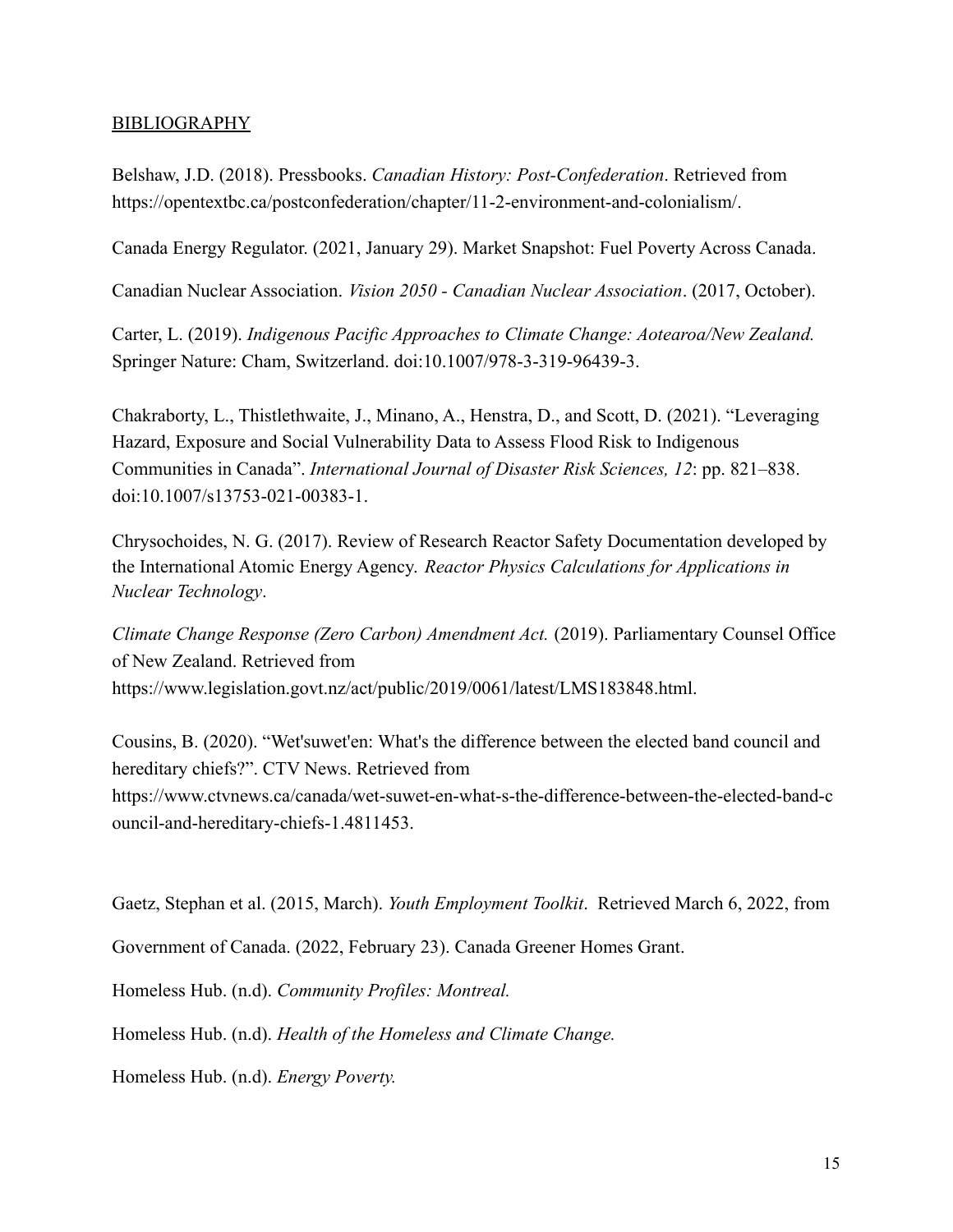Indigenous Environmental Network. (2019). "Indigenous Principles of Just Transition". IEN. Retrieved from https://www.ienearth.org/wp-content/uploads/2018/08/PrinciplesJustTransition-BW.pdf.

Kellner, T. (2021, August 16). *Energize this: Canada could become a global hub for new nuclear technology*. GE News.

Lewandoswski, C. (2020). La France est-elle le pays le plus avancé dans le nucléaire? *Le Nucléaire : Un Choix Raisonnable ?*, 1–26.

Mallevre, A. (2007, March). *L'histoire de l'énergie nucléaire en France de 1895 à nos jours*. GAENA: Energethique.

Montrie, C. (2011). *A People's History of Environmentalism in the United States.* A & C Black.

Natural Resources Canada. *The Canadian Nuclear Energy Technology*. (2016, December 19).

*Nuclear Energy in the Circular Carbon Economy (CCE)*. OECD Nuclear Energy Agency. (2021).

*Ontario's Nuclear Supply Chain Secures Agreement for a Major Investment*. Ontario Government Newsroom. (2021, December 15).

Pelletier, R., and Paul, G. (2016). "A Primer on the Constitutional Duty to Consult". Olthuis Kleer Townshend LLP. Retrieved from http://www.oktlaw.com/wp-content/uploads/2016/08/OKT-primer-consultation-v1.pdf.

Rall, K., and LaFortune, R.. (2020). "'My Fear is Losing Everything': The Climate Crisis and First Nations' Right to Food in Canada". Human Rights Watch. Retrieved from https://www.hrw.org/report/2020/10/21/my-fear-losing-everything/climate-crisis-and-first-nation s-right-food-canada.

*Resource Management Act* (1991). Parliamentary Counsel Office of New Zealand. Retrieved from https://www.legislation.govt.nz/act/public/1991/0069/latest/whole.html.

Seibt, S. (2021, October 13). *France unveils nuclear power overhaul – with an eye on China*. France 24.

Statistics Canada. (2021, 01, 20). *Characterizing people experiencing homelessness and trends in homelessness using population-level emergency department visit data in Ontario, Canada.*